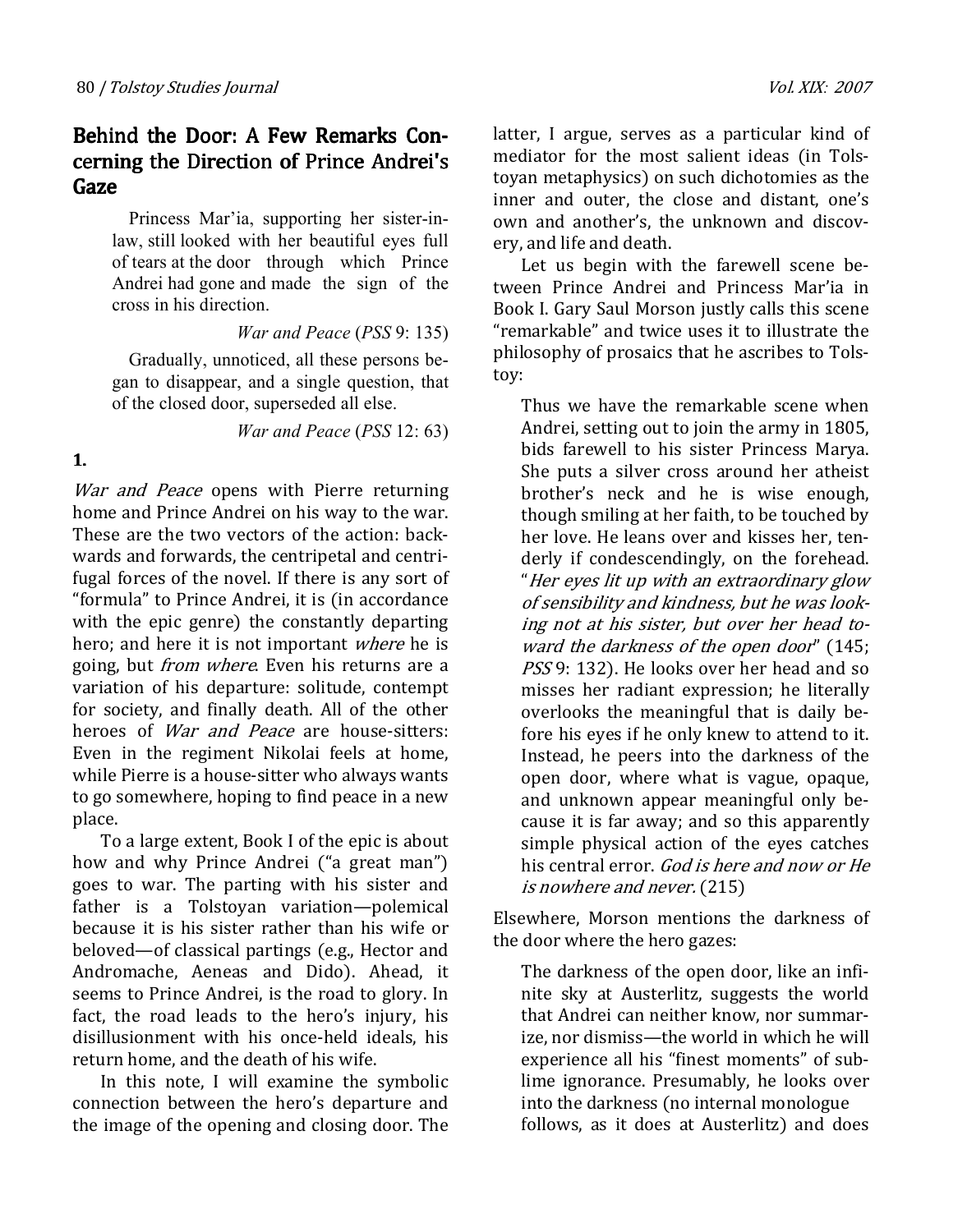not yet suspect that the darkness will contain his brightest light—the "light [that] shineth in the darkness," although "the darkness comprehended is not," as Pierre cites the Scriptures in his diary (537). Tolstoy's special irony here is that the mystery Andrei seeks lies before him, in Princess Marya, whom he does not thoroughly understand, and who, in her own way, already understands Tolstoyan truth better than Andrei ever will. (74)

This is an interesting, albeit not quite accurate, conclusion since it is founded on an error in the Dunnigan translation. It furthermore takes the scene out of context. Let us turn to the original:

Говоря это, он встал, подошел к сестре и, нагнувшись, поцеловал ее в лоб. Прекрасные глаза его светились умным и добрым, непривычным блеском, но он смотрел не на сестру, а в темноту отворенной двери, через ее голову.— Пойдем к ней, надо проститься! (9: 132)

(As he said this, he went up to his sister, and stooping over her kissed her on the forehead. His fine eyes shone with an unaccustomed light of intelligence and goodness. But he was not looking at his sister, but towards the darkness of the open door, over her head. "Let us go to her; I must say good bye." $)^1$ 

# 2.

It is evident that Tolstoy is not concerned with Mar'ia's eyes but with her brother's. In addition, Tolstoy sets the stage in such a way that, clearly, it would have been impossible for Mar'ia to see her brother's shining eyes— Andrei kisses his sister's forehead while looking over her head in the direction of the door. Here the light—referring back to Morson's interpretation—is not hidden in the darkness, but is emitted from the hero himself, with this light visible only to the author. Where is Prince Andrei looking? Why does he look the way he

does? And why is Princess Mar'ia unable to see his glance?

The exchange of glances and the monologue of gaze are always significant in Tolstoy (the unspoken words as a means of more fully expressing the inner "I"). The door leads to the room of Andrei's pregnant wife, whom he leaves behind. Immediately after the passage quoted above, Andrei says, "'Let us go to her; it is time to say good-bye. Or you go first and wake her; I'll be there shortly'…Princess Mar'ia rose and went to the door" (132). Prince Andrei does not look at his sister because he is not thinking about her but about someone else dear to him. The thoughtful and kind shine in his beautiful eyes is a moment of sympathy and pity for Liza. (Such things often happen in Tolstoy: This gaze of pity contradicts the hero's bitter pronouncement of the lack of happiness in his family.) This moment is unusual because Andrei usually looks contemptuously at the wife towards whom he has grown cold; the gaze is thoughtful because it understands.

It is noteworthy that even in the early drafts of War and Peace, the motif of the prince softening up was already in place, if in a more sentimental form. Andrei is shown here with his wife and sister; suddenly overwhelmed with emotion, he looks at them tenderly:

[Andrei] smiled, he smiled and suddenly he began to feel rather bittersweet. For the first time in many months he took his wife by the shoulder, bent her towards him, and did not kiss her but pressed his head against her. "You are both wonderful, wonderful," he said […] Princess Maria made the sign of the cross over him and told him to cross himself and to kiss and wear a small icon of the Saviour in a robe. Andrei did all of this and then sat with them, chatting joyfully, as he had not done for a long time. (13: 258-59)

It is evident that in the final draft Tolstoy felt the need to place Liza "behind the door" and tone down Andrei's elation. Liza sleeps in the neighboring room; he does not see her for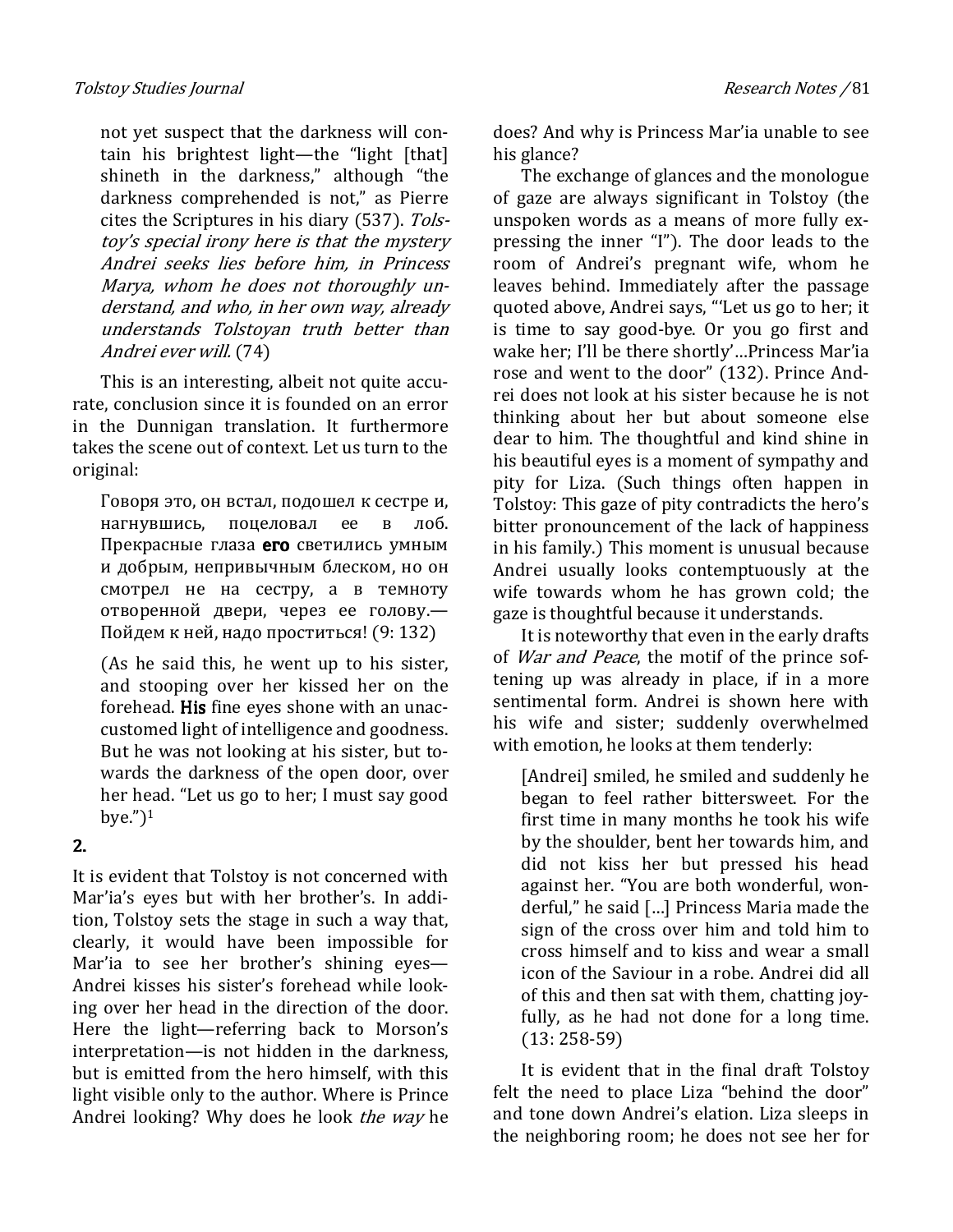the darkness, but he knows she is there. As Sergei Bocharov has justly noted, Andrei has the look of a lost man, a man on the threshold:

At times he felt somewhat lost when it seemed his fate had been caught up in life's tangles and knots, and it seemed clear that he needed to untangle and sort them out. Thus, when talking to Princess Mar'ia about his family affairs, he says in an unusually somber tone: "You want to know if I'm happy. No. Is she? No. Why is this case? I don't know." How do people come together like this? Andrei senses that his faith in preordination is unable to address this question. It seems he knows how he should act, but here the situation raises questions not only about him, but about the common fate of people and the state of the world, and he can only say in his perplexity: I don't know. (44-45)

Andrei's gaze into the darkness of the open door is linked to the question he cannot answer but which he can also no longer avoid: What is there? And what is going on in my absence?

After the conversation with his sister, Andrei passes through the hallway to Liza's room and hears "from the open door" her joyful voice and empty chatter. His irritation returns, and the parting comes off abrupt, even cruel. As is characteristic of the epic hero, he leaves home. Then the author immediately replicates a mirror-image of the scene above: "Princess Mar'ia, supporting her sister-in-law, still looked with her beautiful eyes full of tears at the door through which Prince Andrei had gone and made the sign of the cross in his direction" (9: 136). By virtue of the novel's idiosyncratic vantage point, Mar'ia's and Andrei's eyes cannot meet: He looks past the door, while she looks after him; incidentally, the reader is constantly following Andrei's glances (for instance, the sky at Austerlitz) and the glances at him. Finally, the old prince appears: "'Gone? That's just fine!' he said, and looking angrily at the unconscious princess, he shook his head reprovingly and slammed the door" (p. 136). Book I ends with the sound of the slammed door. This sound also connects the themes of Prince Andrei (the gaze into the open door) and his father, the owner of a huge home with many rooms, the ideological center of which is his own study that is separated from the rest of the world by an "enormously high door."<sup>2</sup>

## 3.

In the first part of Book II, Tolstoy describes Andrei's return home after the war, on the eve of his wife's childbirth. They refuse to admit him into the room. He waits behind the door, mentally suffering what is taking place within:

Prince Andrei got up, went to the door and tried to open it. Someone was holding it shut. 'You can't come in! You can't come in!' [...] The door opened. The doctor with his shirt sleeves tucked up, without a coat, pale and with a trembling jaw, came out of the room […] He went into his wife's room. She lay there dead… (10: 40-41)

To the prince, the battle between life and death is taking place behind the door, and the outcome of this battle is beyond his understanding because both sides prevail: Liza dies, but Nikolen'ka is born. One may recall another symbolically important example of "waiting by the door": Nikolen'ka's recovery. Andrei, sitting in his study, tries to hear what is happening in the nursery. "Suddenly, he thought he heard a strange noise through the door. He was seized with alarm. [...] He went on tiptoe to the nursery door and *opened it*" (10: 100). His fear turns out to be groundless—the child is healthy.

Who is hiding behind the door and what exactly is taking place there? This is the question of Prince Andrei. Why does Andrei leave and where does he go? This is the question of those close to him. The door motif, once established, gradually acquires psychological and symbolic meanings and begins to envelope other characters (Natasha, Pierre, Nikolai). The dynamic of this artistic device is how it moves from the quotidian experience of the hero (the door in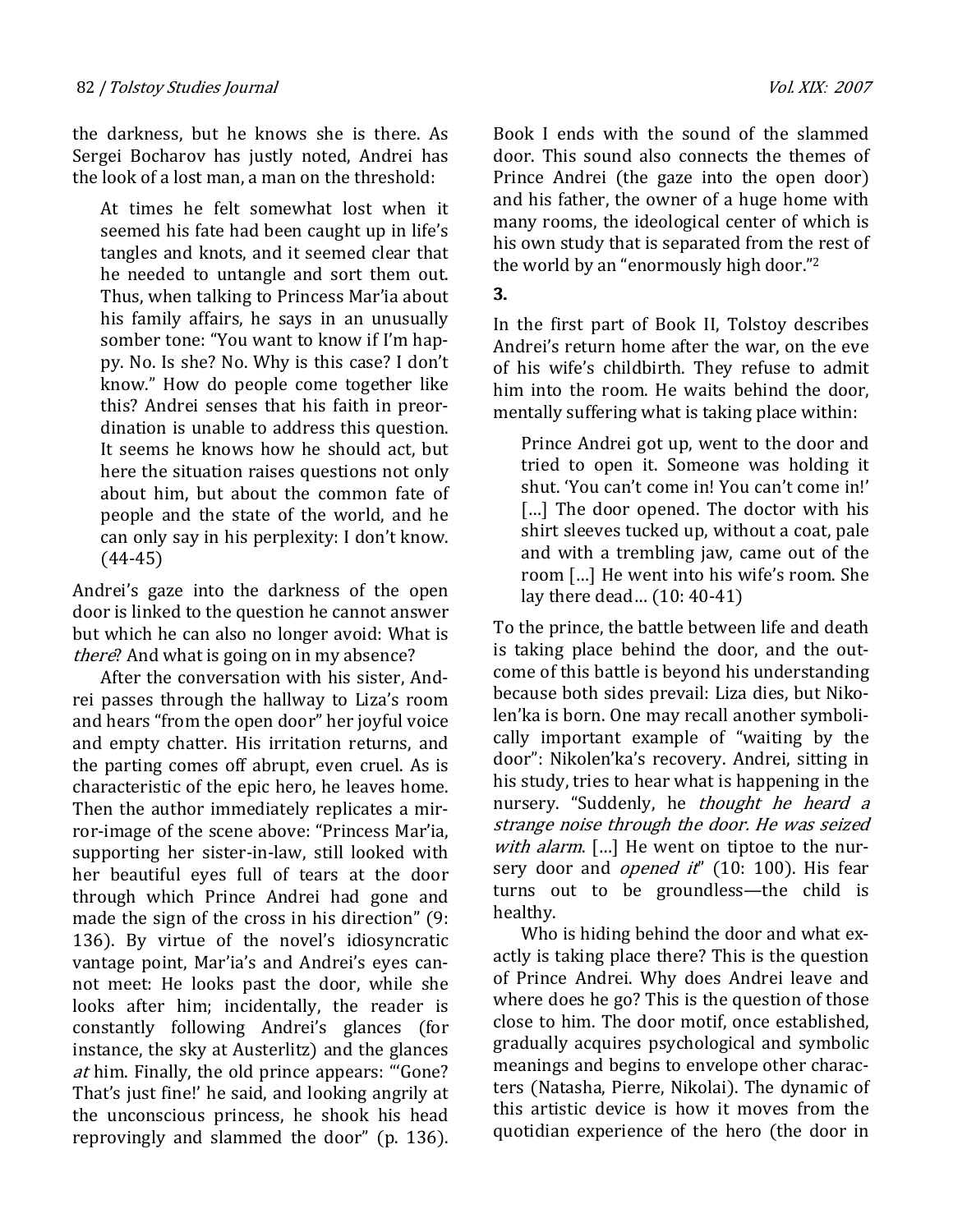one's home) into the realm of existential suffering.

The meeting of Andrei and Natasha in Mytishchi is a case in point. The door to the room is a physical boundary of the space that is reflected in the hero's imagination. In a delirium he fixes his gaze on the door, and at this moment Natasha, who at least for a time returns him to life, appears:

In that world some structure was still being erected and did not fall, something was still stretching out, and the candle with its red halo was still burning, and the same shirtlike sphinx lay near the door; but besides all this something creaked, there was a whiff of fresh air, and a new white sphinx appeared, standing at the door. And that sphinx had the pale face and shining eyes of the very Natasha of whom he had just been thinking. (11: 88)

The *new* sphinx—the riddle of life embodied by Natasha—enters the hero's world and returns him to life. (Does the shirt-like sphinx bear any semblance to Schopenhauer's veil of Mâyâ?).<sup>3</sup> But again the opposite quickly follows: Andrei's well-known dream in Yaroslavl' (the basis of which is a dream Tolstoy himself had in 1859 and recorded in his diary) explains his rejection of life. At the center of this vision (which has been interpreted in numerous ways) is the question of the door that Andrei tries, but is unable, to close:

He dreamed that he was lying in the room he really was in, but that he was quite well and unwounded. Many various, indifferent, and insignificant people appeared before him. Gradually, unnoticed, all these persons began to disappear and *a single question*, that of the closed door, superseded all else. He rose and went to the door to bolt and lock it.

Everything depended on whether he was, or was not, in time to lock it.

He went and tried to hurry, but his legs refused to move and he knew he would not be in time to lock the door, though he painfully strained all his powers. He was seized by an agonizing fear. And that fear was the fear of death. It stood behind the door. But just when he was clumsily-creeping toward the door, that dreadful something on the other side was already pressing against it and forcing its way in. Something not human death—was breaking in through the door and had to be kept out. He seized the door, making a final effort to hold it back (to lock it was no longer possible) but his efforts were weak and clumsy, and the door, pushed from behind by that terror, opened and closed again. Once again it pushed from outside. His last superhuman efforts were vain and both halves of the door noiselessly opened. It entered, and it was death, and Prince Andrei died. (12: 63-64)

As Tolstoy writes, this dream was the hero's awakening from life: "He felt as if powers till then confined within him had been liberated" (*PSS* 12: 63). This, one might say, *unbearable* lightness of non-being—quietism, in other words—enters the hero's consciousness like a refreshing wind blown in from the open door. To borrow a phrase from Schopenhauer, whom Tolstoy was reading in 1868, the "door of freedom" is opened to the hero who has conquered the will to live and achieved "the unbroken peace," which accompanies "the state of resignation" (506). Though antipodal, this feeling is related to the sensation that life has burst in "from behind the door"—the kind of feeling he experienced in his love for Natasha: "He felt so happy and refreshed in his soul, as if he had left a stuffy room for God's open, free earth" (12: 3).

It is precisely in this state of blissful estrangement from life that Mar'ia finds him upon her arrival. True to type, she stands for some time at his door and cannot bring herself to go in:<sup>4</sup>

As she stepped to the door she already saw in imagination Andrei's face as she remembered it in childhood, a gentle, mild, sympa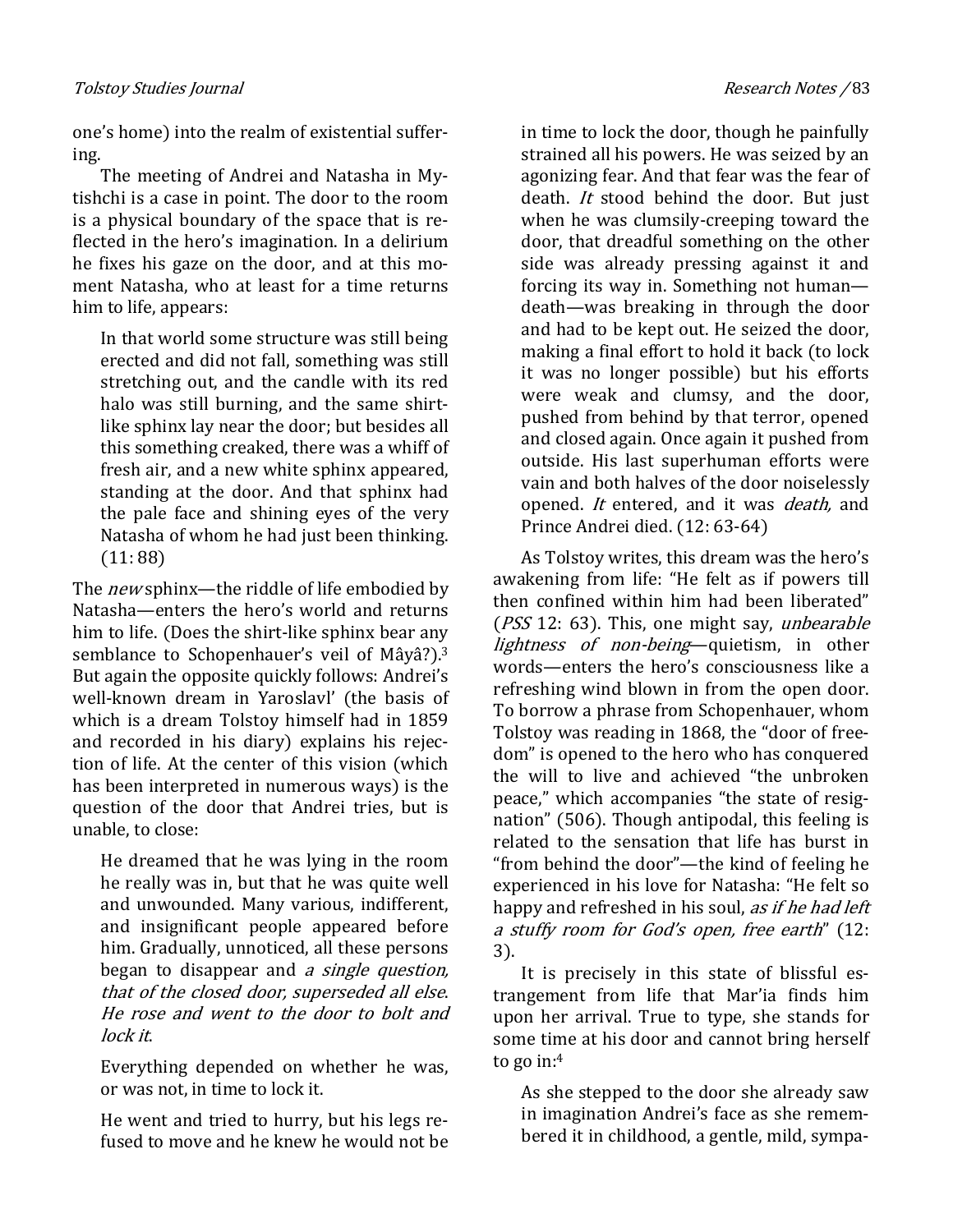thetic face which he had rarely shown, and which therefore affected her very strongly. She was sure he would speak soft, tender words to her, such as her father had uttered before his death, and that she would not be able to bear it and would burst into sobs in his presence. Yet sooner or later it had to be, and she went in. The sobs rose higher and higher in her throat as she more and more clearly distinguished his form and her shortsighted eyes tried to make out his features, and then she saw his face and met his gaze. (12: 56-57)

Tolstoy describes this gaze as almost hostile; they can no longer comprehend one another because they are on different sides of the symbolic door.

Prince Andrei dies, but the connection between his image (the departing hero) and the door motif remains intact. The symbolic meaning of this motif is made clear in the description of Natasha's grief:

At the end of December in a black wool coat, with her hair loosely tied in a bun, skinny and pale, Natasha sat in the corner of the divan, tensely ruffling and unfurling the ends of her corset. And she looked toward the corner of the door. She looked in the direction he had gone: to the other side of life. And that side of life which she had never thought about before, and which in the past had seemed so impossibly far away was now closer and more familiar to her, more accessible than this side where there was nothing but emptiness and destruction, or else suffering and injury. (12: 174)

Natasha's understanding gaze in the direction of death is her last temptation. Never before has she been so close spiritually to the "late" Prince Andrei (as well as, perhaps, Schopenhauer): "Tensely knitting her brows, she gazed at the place where he had stood. And after a while it seemed that she was penetrating the secret." And immediately Tolstoy changes the course of action:

But at that minute, just as it seemed the incomprehensible was being revealed to her, her ears were struck by a loud thud of the door handle. Quickly and carelessly […] the maid Dun'iasha entered the room. "Hurry, go to your father," she said with an especially animated expression. "Something terrible…a letter…about Peter Il'ych," she said, sobbing. (12: 174)

Petya's death brings Natasha back to life. Once again, as life and death battle behind the door, both sides prevail: Petya dies and Natasha is revived.

# 4.

In contrast to Dostoevsky's novels in which the action unfolds in commercial houses, with mutually antagonistic people crammed into rooms behind incalculable doors, the doors in War and Peace separate the "inner spaces of noble homes and estates" (Bakhtin 398); that is, they belong to their own complete world. This also explains the primary difference in the interpretations of the threshold in the works of the two novelists, noted by Bakhtin. If in Dostoevsky we have the moment of "crisis, a lifechanging event," the crossing of another's boundary, then in Tolstoy we witness the alternation of crossings from one's own and returns back to one's own, thus continuing to the final departure of the hero: his own death.<sup>5</sup> The Tolstoyan home has many rooms, and thus many small, interrelated worlds (the nursery, the study, the servants' quarters) and doors which "hide and open" them.<sup>6</sup> The physical "duality" of the door—now opening, now closing; now inviting, now hindering—underscores the symbolic ambiguity of Tolstoy's "philosophy of revelation," in which the hero's becoming is a succession of passages and dead-ends; and the final departure "into the darkness" turns out to be a metaphysical obstacle for those left behind. In other words, Tolstoyan metaphysics is played out in the terms of the large home, and the theme of the agitated hero's waiting by the door is the symbolic equiva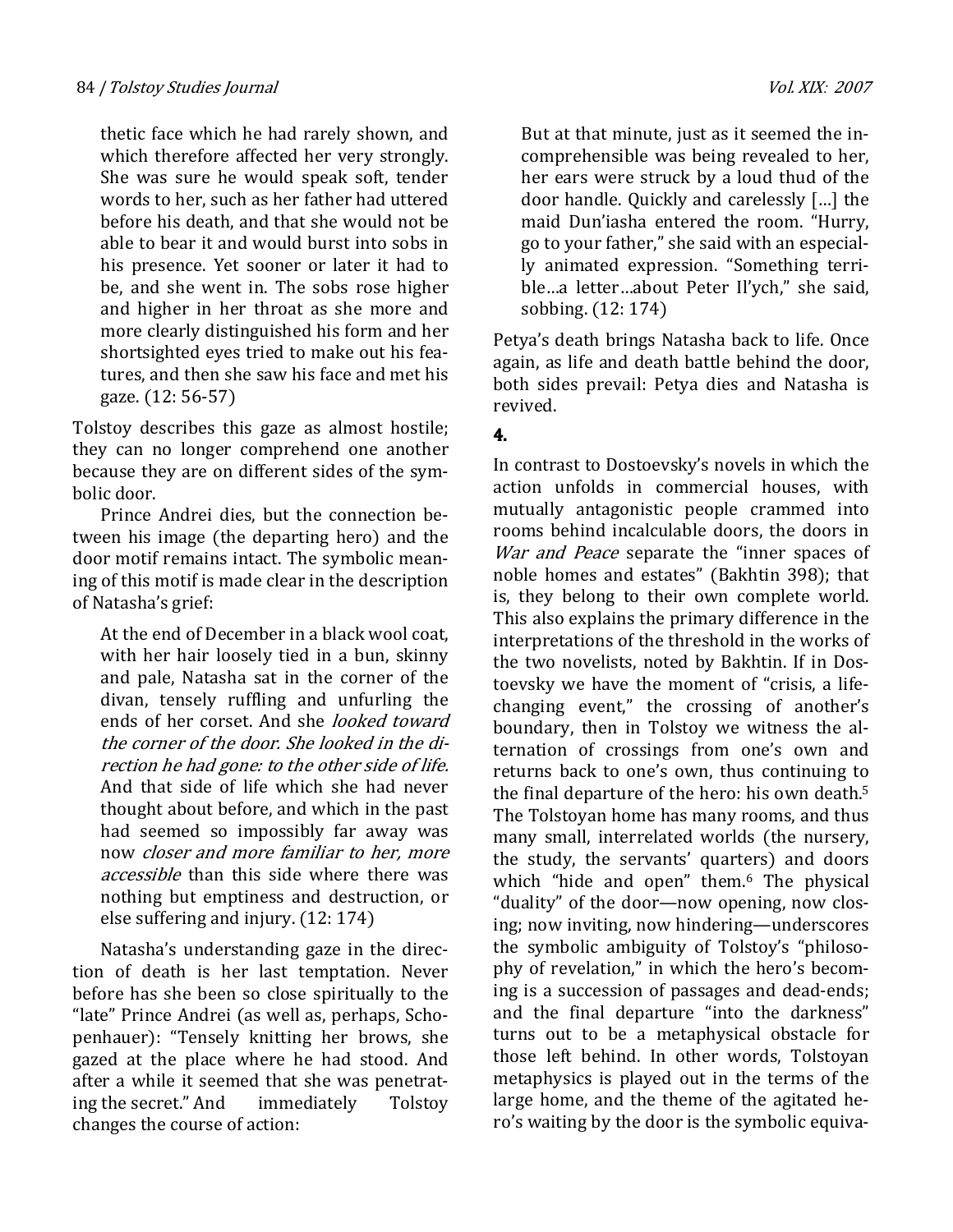lent of a religious standing at the Royal door, or a mystical penetration into the afterlife. For Tolstoy, death does not bring the "dawn of a new day," as it would for spiritualists of his time, but rather another room. Prince Andrei's experience in this context turns out to be the most important to the author.<sup>7</sup>

One might say that Andrei's ideological (symbolic) space in a way maintains equilibrium on both sides of the door: It opens and closes. Behind it something critical takes place; someone dies and another is born; someone holds it shut, another slams it noisily; people go through it, while the hero himself departs from it. The door is not so much a border (threshold) between life and death, present and future (the traditionally spiritual symbol) as it is an ideological focus, a "question" that the hero and those near him resolve. The point here of course is not that Andrei does not see that God is supposedly here and now, on *this* side of the door, or that this God is in the quotidian, as Princess Mar'ia understands Him. In general, this is not a question concerning Prince Andrei or any sort of "error," as Morson writes. ("Prosaics" in fact is Pierre's theme. Compare the narrator's thoughts on how Pierre, prior to his acquaintance with Platon Karataev, viewed the world поверх голов when he should have done otherwise.8) Prince Andrei knows, to borrow from Isaiah Berlin, *one big thing* that those in his life either do not or fear to know: What is most important is not exactly here (recall Pierre and Natasha) nor is it *there* somewhere (the afterlife for Princess Mar'ia), but right next to him, behind the door that always held his gaze in his father's home—the door he thoughtlessly tries to lock; the door that opens of itself through which he ultimately leaves; the threshold of which others cannot cross.

> Ilya Vinitsky University of Pennsylvania

#### **Notes**

First published in Вопросы литературы 1 (2005): 315-23. Translated by David Houston.

Throughout this article, all italics are mine.

1. The translation is Garnett's (93). In all fairness, Dunnigan was not alone in her inaccurate translation of the third-person pronoun in this passage: "He turned and kissed his sister, but he did not see the loving light in her eyes, for his own were fixed on the door she had left ajar. 'We must go to her, Maria...'" (Anonymous translation 109).

The translators' curious mistake is due to the fact that Tolstoy insists on depicting the "beautiful eyes" as a personal characteristic of the empathic princess.

2. The old prince's gesture is symbolic: It is constantly emphasized that he always locks the door to his study, as if trying to hide from his own life (the study as his own small space). Tolstoy writes that every resident of his house "would feel reverence and even fear whenever the enormously high door would open and the old man's little figure would appear with his powdered wig, small dry hands and gray hanging eyebrows that, whenever he frowned, would cover the splendor in his thoughtful and shining young eyes." The image of Natasha unexpectedly dashing into the room where the bored guests are sitting ideologically contrasts with the image of the old prince, shut up in his little world (Pliukhanova 837).

3. M. B. Pliukhanova identifies the thrown-open door motif with the image of Natasha and—what is for Tolstoy—the central collision of the human discovery of the world:

Natasha first appears as a girl: throwing open the door, she bursts into the drawing room where the adult guests are sitting bored. The description of Natasha's smile (which signifies the awakening of life's new powers and her self-revelation towards Pierre—"as the rusty door opens") completes the metaphor. But, like many important themes and symbolic details in the novel, this image can carry the opposite meaning: in the dream before Prince Andrei's death, the slowly, forcibly opening door signifies the entrance of death. (837)

4. In the same way, Princess Mar'ia cannot bring herself to enter her dying father's room: "a few times she went to the door, listened a moment, wishing to go in but could not make up her mind